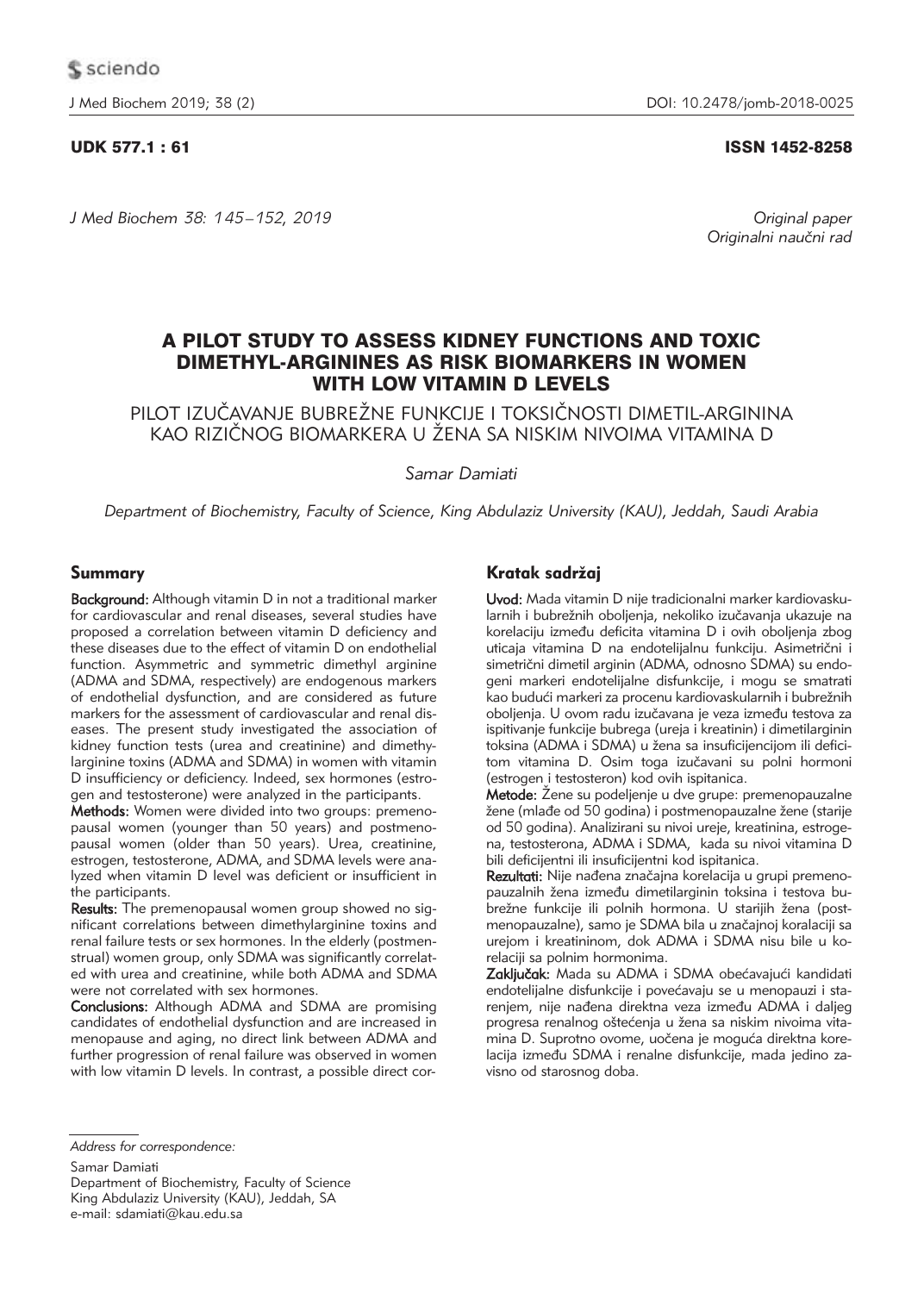relation between SDMA and renal dysfunction was noticed, but only in an age-dependent manner.

Keywords: asymmetric and symmetric dimethyl arginine, renal dysfunction, vitamin D deficiency, sex hormones, endothelial markers

## Introduction

The association of chronic renal disease with cardiovascular disease is a world health problem that is considered as a fetal complication. It has been reported that patients with chronic renal disease have higher risk of cardiovascular disease and suffer from accelerated atheromatosis (1–3). For example, in young dialysis patients (aged between 25 and 35 years), cardiovascular mortality risk is increased ∼375 times, while elderly dialysis patients ( $>75$  years) have a five-fold higher cardiovascular mortality risk (4). A relationship between gender and chronic kidney disease (CKD) was also addressed; CKD is more severe in men, while the prevalence is higher in women. Several factors may cause gender to influence the risk of CKD. Pounds et al. (5) assumed that since muscle mass and creatinine generation levels are higher in men than women, men have higher levels of kidney function, which may be linked to the severity of the disease in men. Another factor is nitric oxide (NO) level, which is influenced by sex hormones and has a complex role in renal injury (6). Estrogen plays a significant role in lowering the kidney oxidative stress by suppressing the activity of NADPH oxidase, while the depletion of estrogen is associated with the reduction of NO synthesis and leads to endothelial dysfunction (7). Estradiol also has an inhibitory effect on endothelin synthesis, as well as its vasoconstriction and inflammation effect (8). Additionally, the renin-angiotensin system is stimulated by testosterone and suppressed by estrogen (8).

Asymmetric and symmetric dimethyl arginine (ADMA and SDMA, respectively) are metabolites of arginine that are synthesized from the proteolysis of methylated proteins (9). ADMA is an endogenous inhibitor of NO synthase (NOS) that is mainly metabolized by the enzyme dimethylarginine dimethylamino-hydrolase (DDAH) to citrullin and dimethylamine, or eliminated from the body by renal excretion (9, 10). Elevated levels of ADMA reduce NO synthesis, which causes endothelial dysfunction and may contribute to the progression of vascular disease. Hence, the direct effect of ADMA on endothelial damage presents ADMA as a predictor of cardiovascular risk (11–13). In contrast, SDMA is exclusively eliminated by renal excretion. Moreover, SDMA has an indirect (or weak) effect on NOS activity by restricting the availability of arginine to NOS and competing for the transportation of arginine (10, 12, 14). SDMA is considered as an early marker of renal dysfunction. Ključne reči: asimetrični i simetrični dimetil arginin, renalna disfunkcija, deficijencija vitamina D, polni hormoni, endotelni markeri

Fliser et al. (15) reported a close correlation among SDMA, creatinine, and glamor filtration rate (GFR), and suggested that the SDMA level is equal to the serum creatinine level. However, it has been assumed that both ADMA and SDMA may interfere with the physiological defense mechanism in patients with CKD, which leads to the accumulation of these two compounds. Hence, both ADMA and SDMA are considered as uremic toxins (16–19).

Several studies linked vitamin D deficiency and ADMA, either in general (20) or elderly (21) populations. Low level of vitamin D was correlated inversely with ADMA level, and an association between seasonal fluctuation of vitamin D and fluctuation of ADMA was found (20). In patients with CKD at stage G5D, an inverse relationship between vitamin D and ADMA was reported (22). Vitamin D deficiency is also associated with atherosclerosis cardiovascular disease, which may be mediated by the action of sex hormones (estrogen and testosterone) (23). Since vitamin D plays a significant role in endothelial function/dysfunction, this study was designed to estimate the correlation between kidney function and dimethylarginine toxins by measuring urea, creatinine, ADMA, and SDMA in women suffering from vitamin D insufficiency/deficiency in premenopausal and postmenopausal women. It is also aimed to determine whether the association between the menstruation and dimethyl arginine compounds was influenced by sex hormones, and whether these markers can be used further as early markers of renal dysfunction when low vitamin D level is a common factor in both groups.

#### Materials and Methods

#### *Participants*

In this study, all participants were women aged between 17 and 73 years suffering from vitamin D insufficiency or deficiency (75–125 or <75 nmol/L, respectively), and without any cardiac or renal complications. Women were divided into two groups: Group I consisted of young premenopausal women  $(n=42)$ aged below 50 years, and Group II consisted of elderly postmenopausal women (n=39) aged above 50 years. After fasting for approximately 8 hours, blood samples were collected and centrifuged at 3000 rpm for 10 min. Serum samples were stored at −20 °C until further investigations.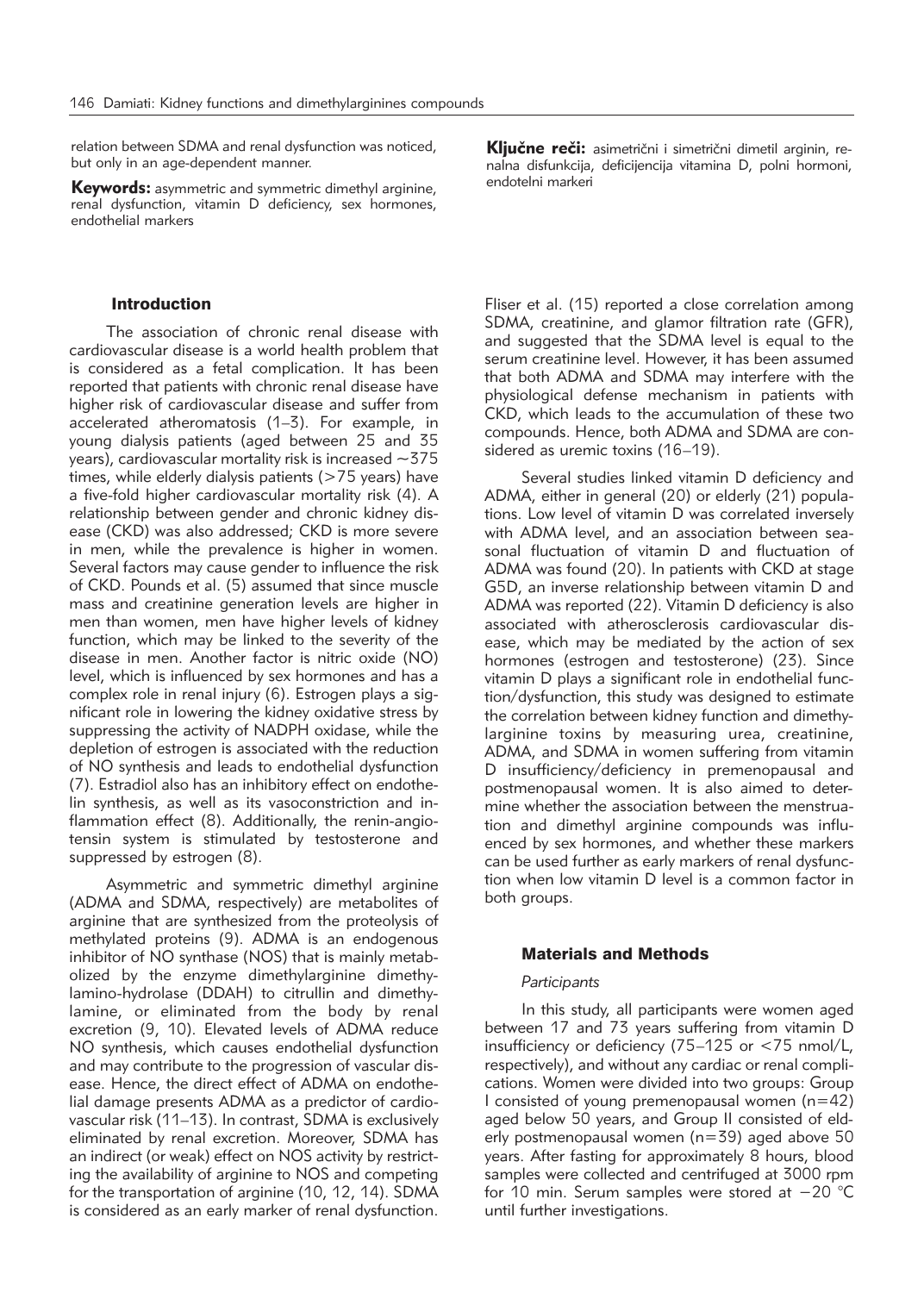#### *Ethics approval and consent to participate*

The ethical approval was obtained from Biomedical Ethics Unit, King Abdulaziz University (Ref. no. 915). After invitation, all invited women who agreed to participate in the study signed a written consent form.

## *Biochemical Markers*

Serum ADMA and SDMA levels were estimated using commercial ELISA kits (DLD Diagnostika, Germany). Vitamin D (25(OH)D) level was measured by direct competitive chemiluminescence kit (Siemens, US). Sex hormones, urea, creatinine, glucose, and lipid profile were measured by commercially available immunoassays (Roche Diagnostics, Germany, or Ortho Clinical Diagnostics, US).

#### *Statistical Analysis*

Statistical Package for the Social Science (SPSS, version 22) was used in this study. Results are expressed as mean  $\pm$  standard deviation (SD). The correlations between various parameters were assessed by the Pearson correlation coefficient.

#### **Results**

The clinical characteristics of the participants in this study are presented in *Table I*. All women who participated in this study had deficient or insufficient in vitamin D levels and were divided into two groups: premenopausal women (younger than 50 years) and postmenopausal women (older than 50 years). The Table I Biochemical characteristics of study population. Results are presented as means  $\pm$  SD (\*P < 0.001, \*\* P < 0.01).

|                                  | Premenopausal<br>Women $(n=42)$ | Postmenopausal<br>Women $(n=39)$            |  |  |
|----------------------------------|---------------------------------|---------------------------------------------|--|--|
| Age (Years)                      | $33.95 \pm 8.57$                | $58.95 \pm 5.83$ *                          |  |  |
| BMI ( $\text{kg/m}^2$ )          | $28.19 \pm 7.83$                | $34.50 \pm 11.20**$                         |  |  |
| SBP (mmHg)                       | $106.61 \pm 50.89$              | $124.47 \pm 46.29$                          |  |  |
| DBP (mmHg)                       | $70.67 \pm 30.80$               | $66.56 \pm 24.77$                           |  |  |
| Glucose (mmol/L)                 | $5.38 \pm 0.90$                 | $5.32 \pm 1.40$                             |  |  |
| Cholesterol (mmol/L)             | $4.24 \pm 0.99$                 | $4.60 \pm 1.26$                             |  |  |
| TAG (mmol/L)                     | $1.38 \pm 0.54$                 | $1.44 \pm 0.60$                             |  |  |
| Vitamin D<br>(25(OH)D), (nmol/L) | $57.20 \pm 33.52$               | $56.93 \pm 34.90$                           |  |  |
| Urea (mmol/L)                    | $3.29 \pm 1.50$                 | $4.98 \pm 1.76$ **                          |  |  |
| Creatinine (umol/L)              | $55.18 \pm 13.09$               | $65.49 \pm 17.94$ **                        |  |  |
| Estrogen (pg/mL)                 |                                 | $268.13 \pm 275.40$ 61.63 $\pm 71 \pm 94$ * |  |  |
| Testosterone (ng/mL)             | $1.60 \pm 2.20$                 | $1.05 \pm 0.71$                             |  |  |
| ADMA (µmol/L)                    | $0.698 \pm 0.13$                | $0.764 \pm 0.19$                            |  |  |
| SDMA (µmol/L)                    | $0.618 \pm 0.14$                | $0.677 + 0.15$                              |  |  |



Figure 1 Concentrations of vitamin D, asymmetric and symmetric dimethyl arginine (ADMA and SDMA, respectively) in premenopausal and postmenopausal women.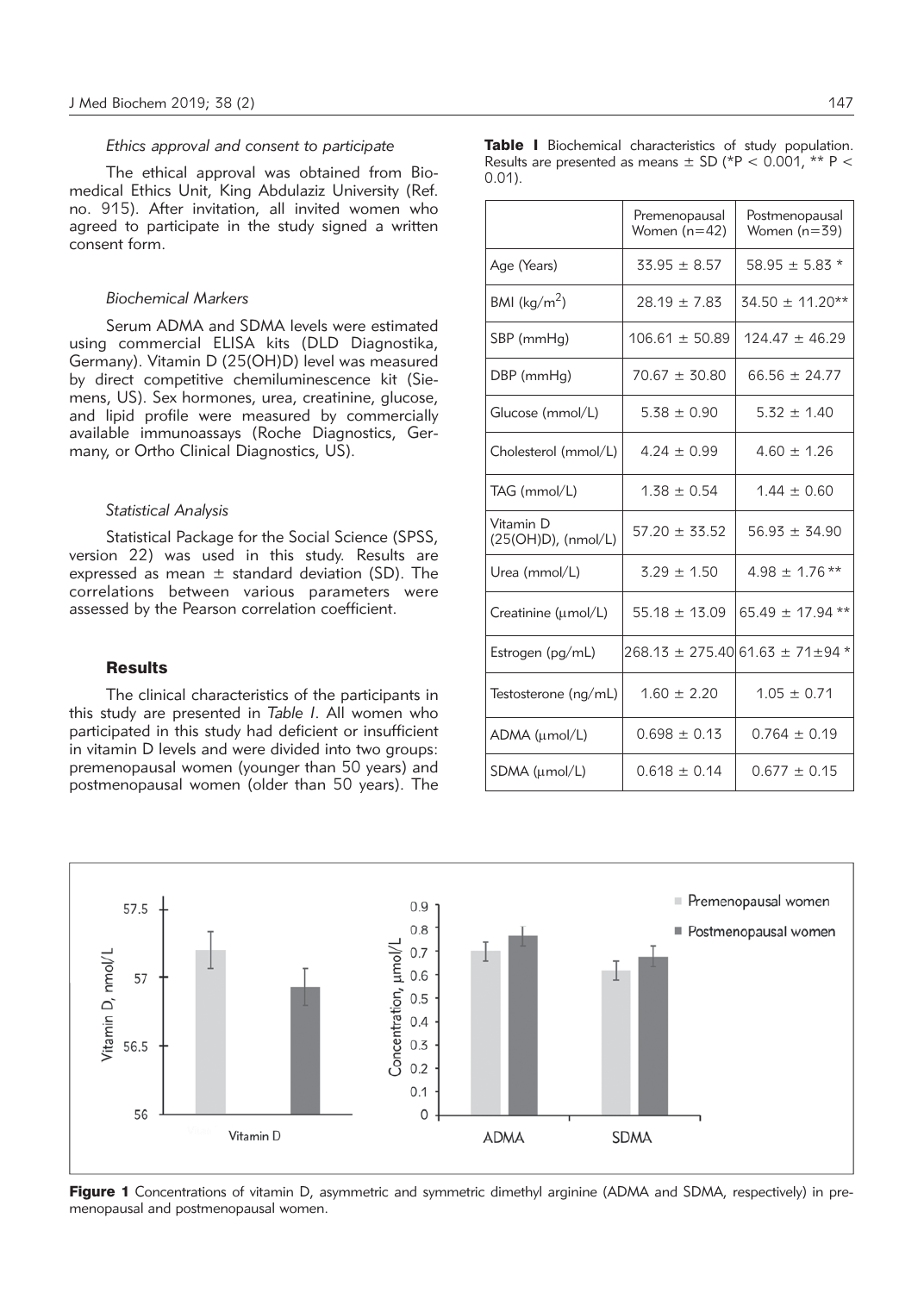

**Figure 2** Correlation between SDMA and urea ( $P < 0.05$ ), and between SDMA and creatinine ( $P < 0.01$ ) in premenopausal or postmenopausal women.

| Variable     | Premenopausal women $(n=42)$ |       |          | Postmenopausal women $(n=39)$ |             |          |             |       |
|--------------|------------------------------|-------|----------|-------------------------------|-------------|----------|-------------|-------|
|              | <b>ADMA</b>                  |       | SDMA     |                               | <b>ADMA</b> |          | <b>SDMA</b> |       |
|              | r                            | P     | r        | p                             | r           | p        | r           | p     |
| Age          | 0.247                        | 0.060 | 0.169    | 0.182                         | $-0.048$    | 0.399    | $-0.077$    | 0.348 |
| <b>BMI</b>   | $0.486**$                    | 0.003 | $-0.078$ | 0.342                         | $-0.117$    | 0.289    | $-0.236$    | 0.123 |
| Vitamin D    | 0.028                        | 0.447 | $-0.064$ | 0.379                         | $-0.310$    | 0.080    | $-0.044$    | 0.422 |
| Urea         | 0.039                        | 0.414 | $-0.242$ | 0.128                         | 0.065       | 0.377    | $0.433*$    | 0.012 |
| Creatinine   | 0.009                        | 0.477 | $-0.024$ | 0.451                         | 0.068       | 0.368    | $0.554**$   | 0.003 |
| Estrogen     | $-0.146$                     | 0.264 | $-0.074$ | 0.374                         | $-0.025$    | $-0.028$ | 0.285       | 0.112 |
| Testosterone | 0.258                        | 0.136 | 0.235    | 0.159                         | 0.456       | 0.448    | 0.096       | 0.339 |
| <b>ADMA</b>  |                              |       | $-0.052$ | 0.391                         |             |          | $-0.154$    | 0.222 |

Table II Correlation coefficient of serum ADMA and SDMA with various variables in women with vitamin D deficiency.

\*\*Correlation is significant at the 0.01 level.

\*Correlation is significant at the 0.05 level.

measured variables of age and BMI were statically significant, while systolic blood pressure (SBP), diastolic blood pressure (DBP), glucose, cholesterol, triacylglycerol (TAG), and vitamin D were statically insignificant between women younger and older than 50 years. Concentrations of urea and creatinine were significantly lower in young women compared to older participants  $(P < 0.001)$ . As expected, sex hormones were higher in young women compared to older participants. Estrogen levels were significantly higher in young women than older women  $(268.13 + 275.40)$ vs 61.63 ± 71±94 pg/mL, *P* < 0.001) while testosterone levels were statically meaningless for younger and older women. Serum concentrations of ADMA and SDMA were lower in premenopausal women, but exhibited no significant differences between the two groups (*Figure 1*). Indeed, ADMA showed higher levels than SDMA in both groups.

To find a link with vitamin D, the correlation between kidney function test and dimethylarginine toxins was investigated. In both groups of women, premenopausal or postmenopausal, suffering from vitamin D insufficiency/deficiency, no correlation was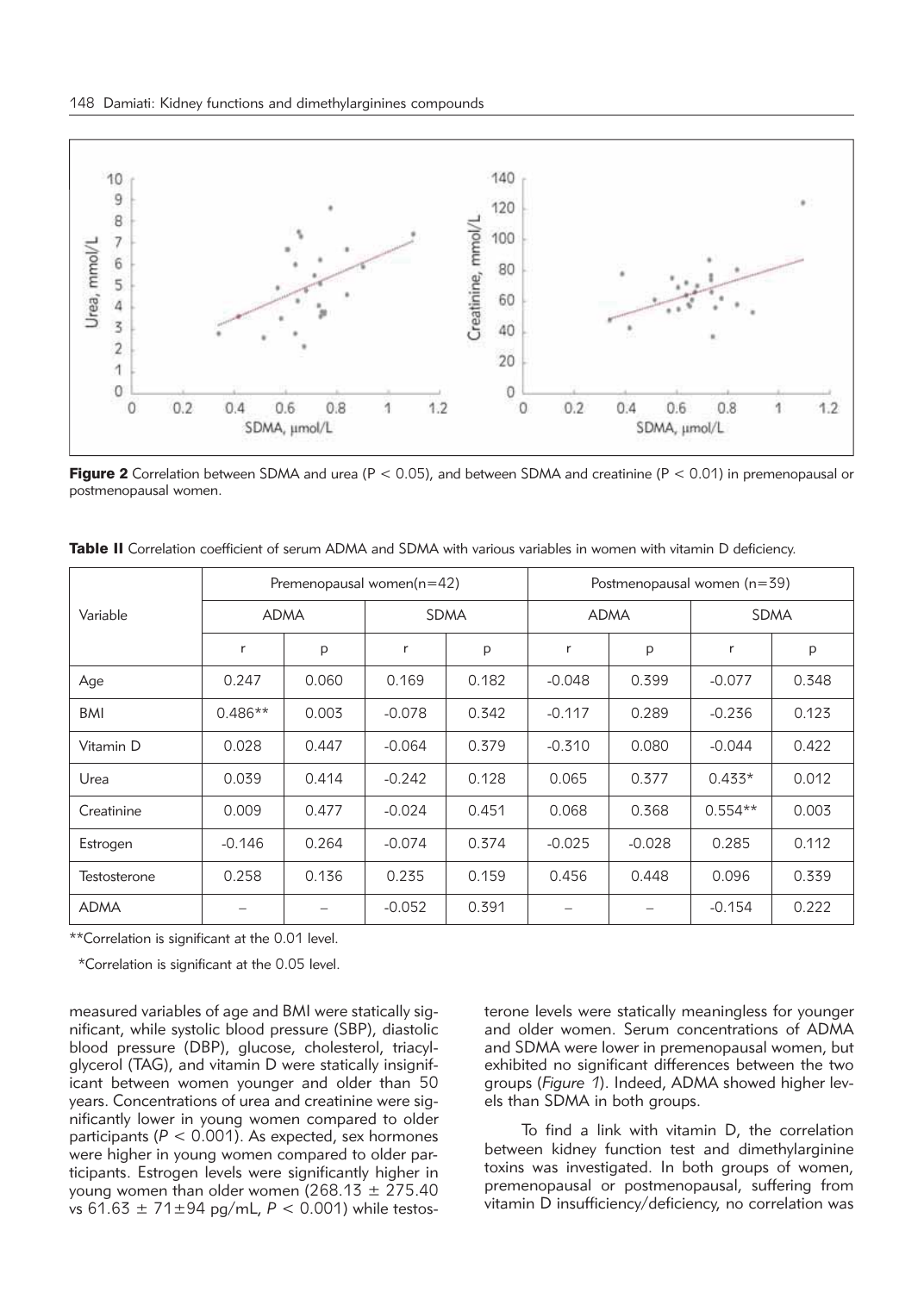found between vitamin D levels and kidney function tests (urea and creatinine), sex hormones (estrogen and testosterone), or dimethylarginine toxins (ADMA and SDMA). In young women, BMI was significantly positively correlated with age, urea, and ADMA. Testosterone was significantly positively correlated with creatinine ( $r = 0.616$ ,  $\vec{P} < 0.01$ ), and significantly negatively correlated with age (r = −0.464, *P* < 0.05). In contrast, older women showed significant correlations between the following: a positive correlation was found between SDMA and urea ( $r = 0.433$ ,  $P < 0.05$ ), as well as between SDMA and creatinine (r = 0.554, *P* < 0.01) (*Figure 2*), and BMI was positively correlated with estrogen ( $r = 0.575$ ,  $P < 0.01$ ). *Table II* shows the correlations between ADMA or SDMA with various variables measured in this study.

## **Discussion**

In this study, markers of kidney functions (urea and creatinine) and endothelial dysfunction (ADMA and SDMA) were assessed in women suffering from vitamin D insufficiency or deficiency. Several studies have shown a link between hypovitaminosis D and the progression of CKD (24, 25). Moreover, SDMA, but not ADMA, has been considered as an early marker of renal disease (26). The obtained results showed significantly higher concentrations of urea and creatinine, and non-significantly higher concentrations of ADMA and SDMA in women above 50 years of age (postmenopausal) compared to women below 50 years of age (premenopausal). Several publications have shown that aging/menopausal status has an effect on several factors associated with cardiovascular risk and renal failure, such as cholesterol, TAG, urea, and creatinine. Beside these factors, ADMA and SDMA are considered as predictor markers for cardiovascular and kidney diseases, respectively (27). However, in this work, when all participants exhibited low levels of vitamin D, no significant link between ADMA and risk factors of renal failure was confirmed, while SDMA significantly correlated with urea and creatinine in postmenopausal women. Hence, this finding confirms the link between SDMA and renal failure in elderly populations, and may illustrate a direct link that will enable us to consider SDMA as a future predictor of renal dysfunction.

Age- and sex-dependent differences were found in ADMA levels. Men younger than 50 years have higher ADMA levels than women in the same age group, while older women have higher ADMA than men older than 50 years (28, 29). By assuming that 50 years of age is approximately the age of onset of menopause in women (30, 31), it has been shown that ADMA levels increased with the onset of menopause, which may be attributed to changes in sex hormones concentrations as an important factor in the menstrual cycle (32). Since estrogen enhances NO synthesis and reduces ADMA synthesis, exogenous estrogen was able to reduce ADMA levels in postmenopausal women (33). Holden et al. (34) reported that exposing cultured cells to 17-estradiol decreased ADMA levels in a dose-dependent manner, but did not decrease SDMA, by increasing DDAH activity with increasing 17-estradiol concentration in the medium. Moreover, Valtonen et al. (35) reported the differences between natural and synthetic steroids and their impact on ADMA and SDMA levels in women during the menstrual cycle. In non-oral contraceptive users, there was significant differences between ADMA levels during different menstrual cycle phases, while SDMA did not show any differences across the menstrual cycle. This observation may indicate that SDMA is not sensitive to hormonal changes because it is excreted from the body by renal excretion and not metabolized by DDAH. In oral contraceptive users, circulating ADMA and SDMA levels decreased significantly in women using an oral contraceptive containing estrogen in comparison to women not taking an oral contraceptive. With respect to previous studies, the obtained results in the present study showed that women younger than 50 years had significantly higher estrogen and non-significantly higher testosterone concentrations and non-significantly lower arginine derivatives (ADMA and SDMA) compared to older women, which is expected while taking into consideration that both groups are suffering from vitamin D insufficiency/deficiency.

Body weight is also influenced by sex-gender differences. Campsei et al. (36) showed that, before body weight correction, premenopausal women had significantly elevated levels of total cholesterol, TAG, and creatinine compared to postmenopausal women. After body weight correction, differences in creatinine concentrations disappeared, while concentrations of total cholesterol and TAG were maintained at high levels in postmenopausal women. In contrast, in men, results before and after body correction did not change. However, in the same study, ADMA and SDMA levels were lower in women than in men younger than 45 years before body weight correction and there was no difference after body weight correction between the two groups. In contrast, before body weight correction, there was no difference in ADMA and SDMA levels between men and women older than 45 years, but after correcting the body weight, women had higher levels.

The direct link between vitamin D and endothelial dysfunction, heart or kidney diseases has been assessed in several studies. The mechanism of how vitamin D impacts endothelial dysfunction is not yet comprehensibly studied. Hence, it is important to find the link between vitamin D and ADMA or SDMA, since these two biomarkers directly or indirectly influence the level of NO which increases the risk of endothelial dysfunction in different diseases. It has been noticed that dimethylarginine levels tend to fluctuate in the same disease (37–41). Several factors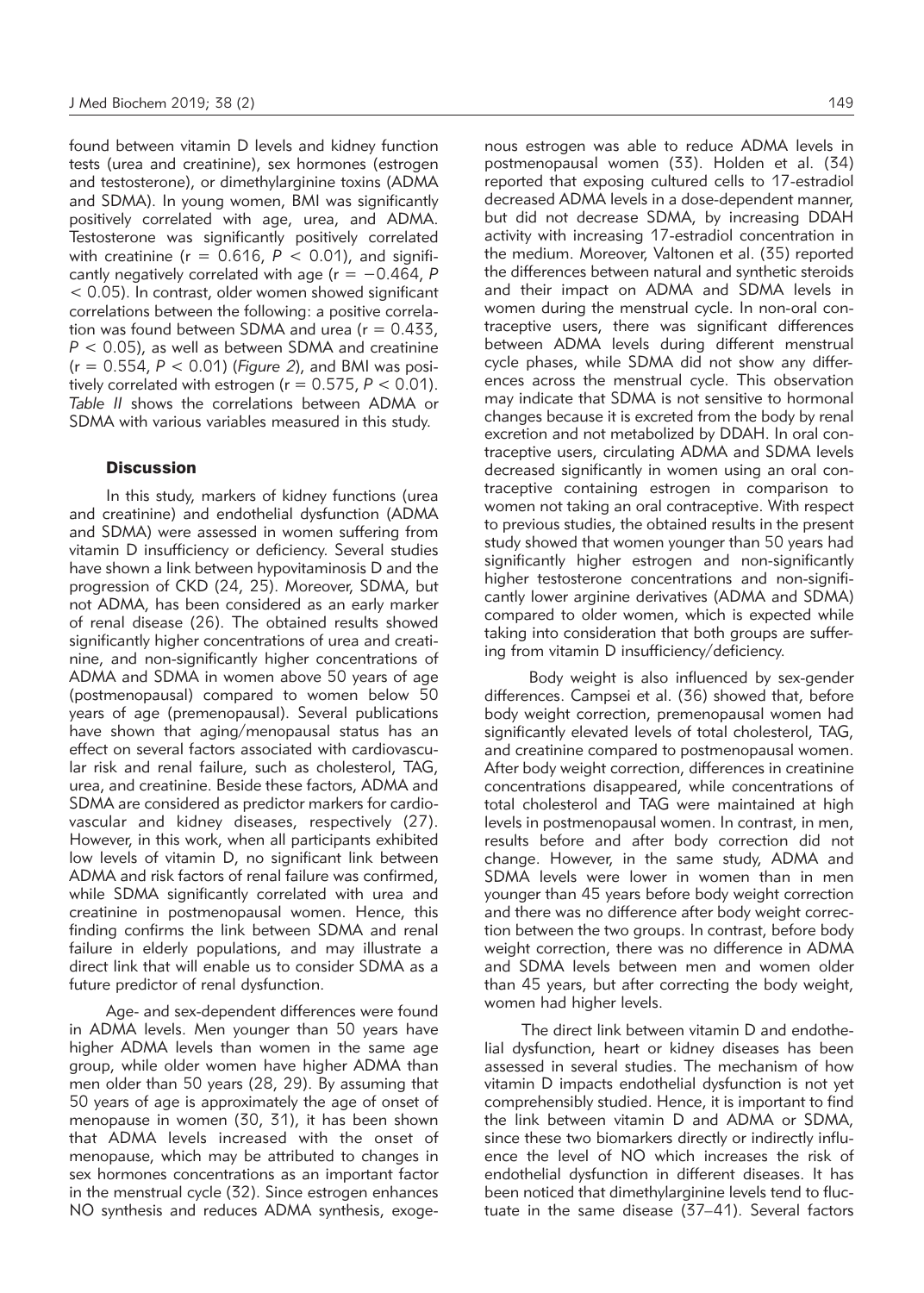influence ADMA circulating levels, such as gene polymorphism, age, sex, BMI, season, and diet (21, 42). Ngo et al. (43) reported the fluctuation levels of ADMA. They found that ADMA was inversely correlated with seasonal fluctuation in vitamin D concentrations. In contrast, not enough information has been reported on the factors that influence SDMA levels. However, SDMA concentration is not influenced by the dietary content of arginine, because it is derived from methylated nuclear proteins (44).

Various ethnicities and various frequencies of polymorphisms of vitamin D may impact ADMA and SDMA levels in different studies. Chitalia et al. (45) reported a direct link between deficiency of vitamin D and endothelial dysfunction in patients with mild to moderate chronic kidney disease. In contrast, Maaty et al. (42) found a non-significant correlation between vitamin D, ADMA, and SDMA, wherein vitamin D activated the NO system but had no effect on endothelial dysfunction. Several drugs, such as enalapril (46), perindopril (47), and zofenopril (48), have shown an effect on ADMA by reducing the circulating level. However, these drugs may interfere with the role of ADMA and SDMA in NO synthesis in cardiovascular or renal diseases. Oliva-Damaso et al. (49) reported on treated hemodialysis patients using paricalcitol, a vitamin D analogue. In patients with CKD, paricalcitol may offer a survival benefit by reducing ADMA levels. It is possible that the antioxidant effect of vitamin D may reduce the lipid peroxidation and enhance endothelial function (50). Since the antioxidant activity improves the activity of DDAH and lowers the activity of type 1 protein arginine methyltransferase (PRMT), it reduces ADMA synthesis and activates its degradation (51, 52).

Although ADMA is not directly correlated with the parameters of renal failure, it causes endothelial dysfunction, which may contribute to renal disease. However, there is an explanation of why ADMA is linked to parameters of renal failure in some studies. It is well-known that ADMA is metabolized by the degradation action of DDAH, which present in the kidney at high concentrations. If there is a renal impairment that leads to a decline in DDAH activity and a reduction of renal excretory function, this results in an accumulation of ADMA in the body (53). Indeed, in patients with chronic renal failure, ADMA is considered as a future marker of mortality and cardiovascular disease (49). SDMA was confirmed as an endogenous marker of renal failure that correlated directly with parameters of renal failure (53, 54). After total nephrectomy in a rat model, the circulating level of SDMA increased rapidly in parallel with blood urea nitrogen and creatinine (55). SDMA can indirectly affect NO synthesis by two mechanisms that depend on interfering with the intracellular uptake of arginine: either by inhibiting renal tubular arginine absorption or by inhibiting the  $y+$  transporter (56, 57). Kielstein et al. (58) presented SDMA as an early marker to detect acute kidney injury by indicating the changes in the GFR. However, SDMA is sometimes more sensitive than creatinine in the detection of renal dysfunction (53). Hence, Kielstein et al. (58) investigated whether it is possible to replace the creatinine test with an SDMA test in clinical labs. They found that considering SDMA measurements as a classic test still suffers from some limitations, such as the high cost, the requirement of extra experiments to support its benefits, and the need for replication in multiple settings. In contrast, the creatinine test is cheaper, easier to perform, and has good sensitivity and selectivity.

## **Conclusions**

ADMA and SDMA can be presented as valuable combined markers to predict the risk of cardiovascular and kidney diseases. In the current study, the obtained results could not confirm a significant association between ADMA and renal failure parameters, which may indicate that ADMA has no direct effect on urea or creatinine levels in women with low vitamin D levels. In contrast, SDMA in postmenopausal women showed a significant association with urea and creatinine, and thus may be considered as a significant marker of renal dysfunction in elderly populations. However, no significant relationships between ADMA or SDMA and hormonal changes were found either in premenopausal or postmenstrual women with vitamin D insufficiency/deficiency. The limitations of the current study include the collection of blood samples randomly over the year, which may cause a seasonal fluctuation in vitamin D, ADMA, and SDMA levels. Furthermore, the consumption of contraceptives was not taken into consideration during samples collection. Future studies will be needed to investigate ADMA and SDMA levels during the menstrual cycle and to investigate the relationship between these two markers and sex hormones (natural or synthetic) in women suffering from vitamin D insufficiency/deficiency. Moreover, the assessment of NOS inhibitor levels will help in the prevention of endothelial dysfunction, which subsequently suppresses the progression of several diseases and mortality.

### Conflict of interest statement

The author stated that she has no conflicts of interest regarding the publication of this article.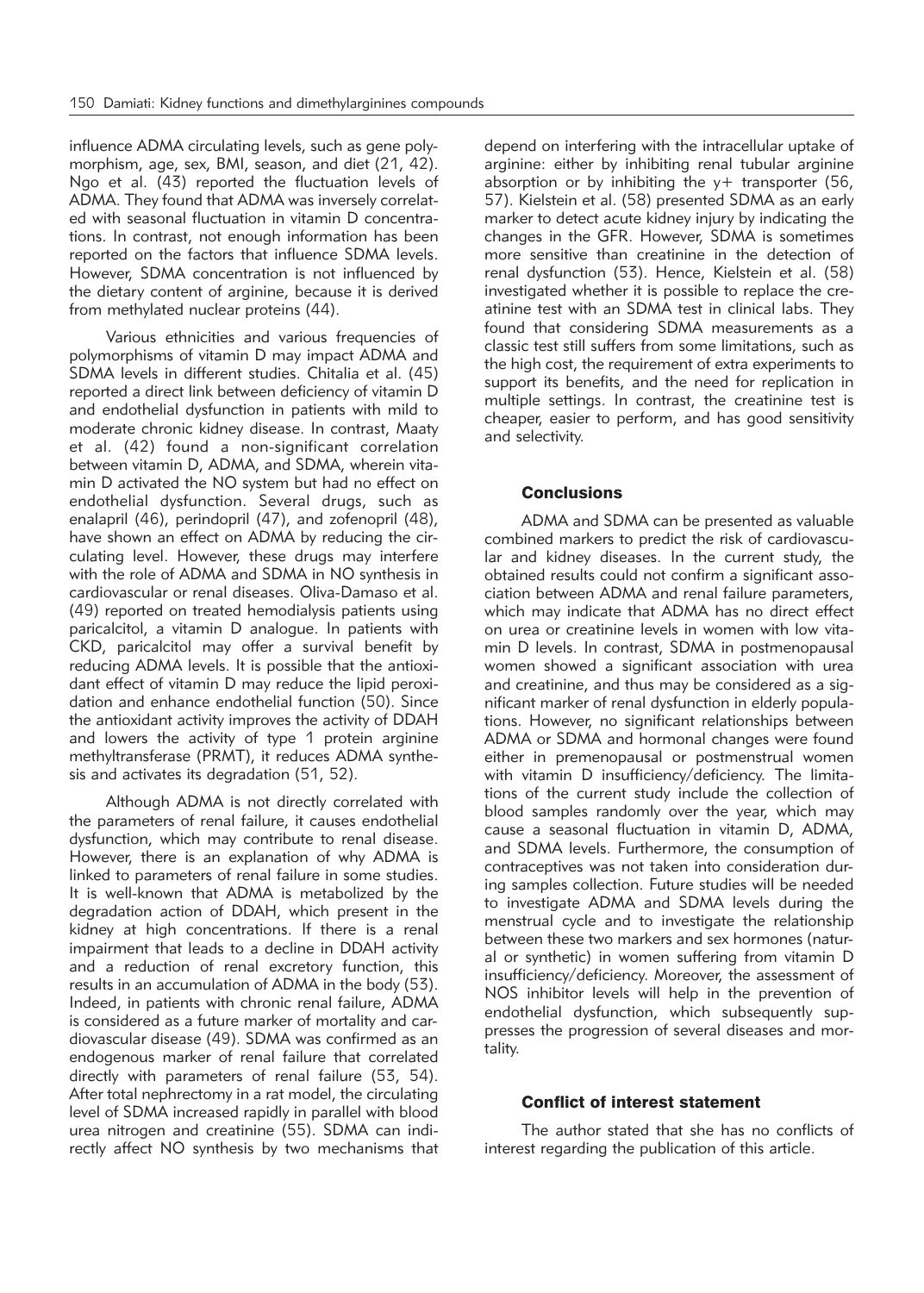#### **References**

- 1. Lindner, A, Charra B, Sherrard DJ, Scribner BH. Accelerated atherosclerosis in prolonged maintenance hemodialysis. N Engl J Med 1974; 290: 697–701.
- 2. Tarighi S, Najafi M, Hossein-Nezhad A, Ghaedi H, Meshkani R, Moradi N, Fadaei R, Kazerouni F, Shanaki M. Association Between Two Common Polymorphisms of Vitamin D Binding Protein and the Risk of Coronary Artery Disease: a Case-Control Study. J Med Biochem 2017; 36; 349–57.
- 3. Vanholder R, Massy Z, Argiles A, Spasovski G, Verbeke F, Lameire N. Chronic kidney disease as cause of cardiovascular morbidity and mortality. Nephrol Dial Transplant 2005; 20: 1048–56.
- 4. Gungor B. Zeynep, Sipahioglu N, Sonmez H, Ekmekci H, Toprak S, Ayaz G, Bayram Gurel C, Mutlu T, Ulutin T, Sipahioglu F, Ilerigelen B. Endothelial Dysfunction Markers in Low Cardiovascular Risk Individuals: Comparison of Males and Females. J Med Biochem 2017; 36: 62–72.
- 5. Pounds LL, Teodorescu VJ. Chronic kidney disease and dialysis access in women. J Vasc Surg 2013; 57(4 Suppl), 49-53S.
- 6. Goligorsky MS, Noiri E. Duality of nitric oxide in acute renal injury. Semin Nephrol 1999; 19(3): 263–71.
- 7. Ji H, Zheng W Menini, S Pesce, C Kim, J Wu X, Mulroney SE, Sandberg, K. Female protection in progressive renal disease is associated with estradiol attenuation of superoxide production. Gend Med 2007; 4(1): 56–71.
- 8. Neugarten, J, Golestaneh, L. Gender and the prevalence and progression of renal disease. Adv Chronic Kidney D. 2013; 20(5): 390–5.
- 9. Boger, R.H. The emerging role of asymmetric dimethylarginine as a novel cardiovascular risk factor. Cardiovasc. Res. 2003; 59: 824–33.
- 10. ServilloL.GiovaneA,Cautela D,Castaldo D, Balestrieri ML. The methylarginines NMMA, ADMA, and SDMA are ubiquitous constituents of the main vegetables of human nutrition. Nitric oxide: biology and chemistry 2013; 30: 43–8.
- 11. Pope AJ, Karrupiah K, Kearns PN, Xia Y, Cardounel AJ. Role of dimethylarginine dimethylaminohydrolases in the regulation of endothelial nitric oxide production. J Biol Chem 2009, 284: 35338–47.
- 12. Wilcox, C.S. Asymmetric dimethylarginine and reactive oxygen species: unwelcome twin visitors to the cardiovascular and kidney disease tables. Hypertension 2012; 59: 375–81.
- 13. Djordjević BV, Pavlović R, Cosić V, Deljanin-Ilić M, Ristić T, Krstić N, Jevtović-Stoimenov T. High clinical accuracy of asymmetric dimethylarginine and symmetric dimethylarginine in patients with ischemic heart disease. Amino Acids 2012; 43: 2293–300.
- 14. Celik M, Iyisoy A, Celik T, Yilmaz MI, Yuksel UC, Yaman H. The relationship between L-arginine/ADMA ratio and coronary collateral development in patients with low glomerular filtration rate. Cardiol J 2012; 19: 29–35.
- 15. Fliser D, Kronenberg F, Kielstein JT, Morath C, Bode-Boger SM, Haller H, Ritz E. Asymmetric dimethylarginine and progression of chronic kidney disease: The mild to moderate kidney disease study. J Am Soc Nephrol 2005; 16: 2456–61.
- 16. Boelaert, J, Schepers, E, Glorieux, G, Eloot, S, Vanholder, R, Lynen, F. Determination of Asymmetric and Symmetric Dimethylarginine in Serum from Patients with Chronic Kidney Disease: UPLC-MS/MS versusELISA. Toxins 2016; 8: 149.
- 17. Boelaert, J, Schepers, E, Glorieux, G, Eloot, S, Vanholder, R, Lynen, F. Determination of Asymmetric and Symmetric Dimethylarginine in Serum from Patients with Chronic Kidney Disease: UPLC-MS/MS versusELISA. Toxins 2016; 8: 149.
- 18. Kielstein JT, Fliser D, Veldink H. Asymmetric dimethylarginine and symmetric dimethylarginine: Axis of evil or useful alliance? Semin Dial 2009; 22: 346–50.
- 19. Kahraman A, Mutlu E, Alda M. ADMA, SDMA and Larginine may be Novel Targets in Pharmacotherapy for Complications due to Cardiopulmonary Bypass. J Med Biochem 2017; 36: 8–17.
- 20. Ngo DT, Sverdlov AL, McNeil JJ, Horowitz JD. Does Vitamin D Modulate Asymmetric Dimethylarginine and C-Reactive Protein Concentrations? Am J Med 2010; 123, 335–41.
- 21. Choi HR, Lee SW, Yeom H, Jeon DH, Kim HC, Youm Y. Association between vitamin D status and asymmetric dimethylarginine (ADMA) concentration in the Korean elderly population. Maturitas 2017, 102, 13–17.
- 22. Bednarek-Skublewska A, Smoleń A, Jaroszyński A, Załuska W, Ksiazek A. Effects of vitamin D3 on selected biochemical parameters of nutritional status, inflammation, and cardiovascular disease in patients undergoing long-term hemodialysis. Pol Arch Med Wewn 2010; 120: 167–74.
- 23. Kim C, Cushman M, Kleindorfer D, Lisabeth L, Redberg RF, Safford MM. A review of the relationships between endogenous sex steroids and incident ischemic stroke and coronary heart disease events. Curr Cardiol Rev 2015; 11(3): 252–60.
- 24. Mehrotra R, Kermah D, Budoff M, Salusky IB, Mao SS, Gao YL, Takasu J, Alder S, Norris K. Hypovitaminosis D in Chronic Kidney Disease. CJASN 2008; 3(4): 1144–51.
- 25. Satirapoj B, Limwannata P, Chaiprasert A, Supasyndh O, Choovichian P. Vitamin D insufficiency and deficiency with stages of chronic kidney disease in an Asian population. BMC Nephrol 2013; 14: 206.
- 26. Bode Böger SM, Scalera F, Kielstein JT, Martens Lobenhoffer J, Breithardt G, Fobker M, Reinecke H. Symmetrical dimethylarginine: a new combined parameter for renal function and extent of coronary artery disease. J Am Soc Nephrol 2006; 17: 1128–34.
- 27. Schepers E, Speer T, Bode-Boger SM, Fliser D, Kielstein JT. Dimethylarginines ADMA and SDMA: the real water-soluble small toxins? Semin Nephrol 2014; 34(2): 97–105.
- 28. Schulze F, Maas R, Freese R, Schwedhelm E, Silberhorn E, Böger RH. Determination of a reference value for NG, NG–dimethyl-L-arginine in 500 subjects. Eur J Clin Invest 2005, 35, 622–6.
- 29. Damiati S, Khoja S. Serum concentrations of asymmetric dimethyl-L-arginine in diabetes mellitus and hyperlipidemia. Clin Exp Med J 2009; 3: 443–52.